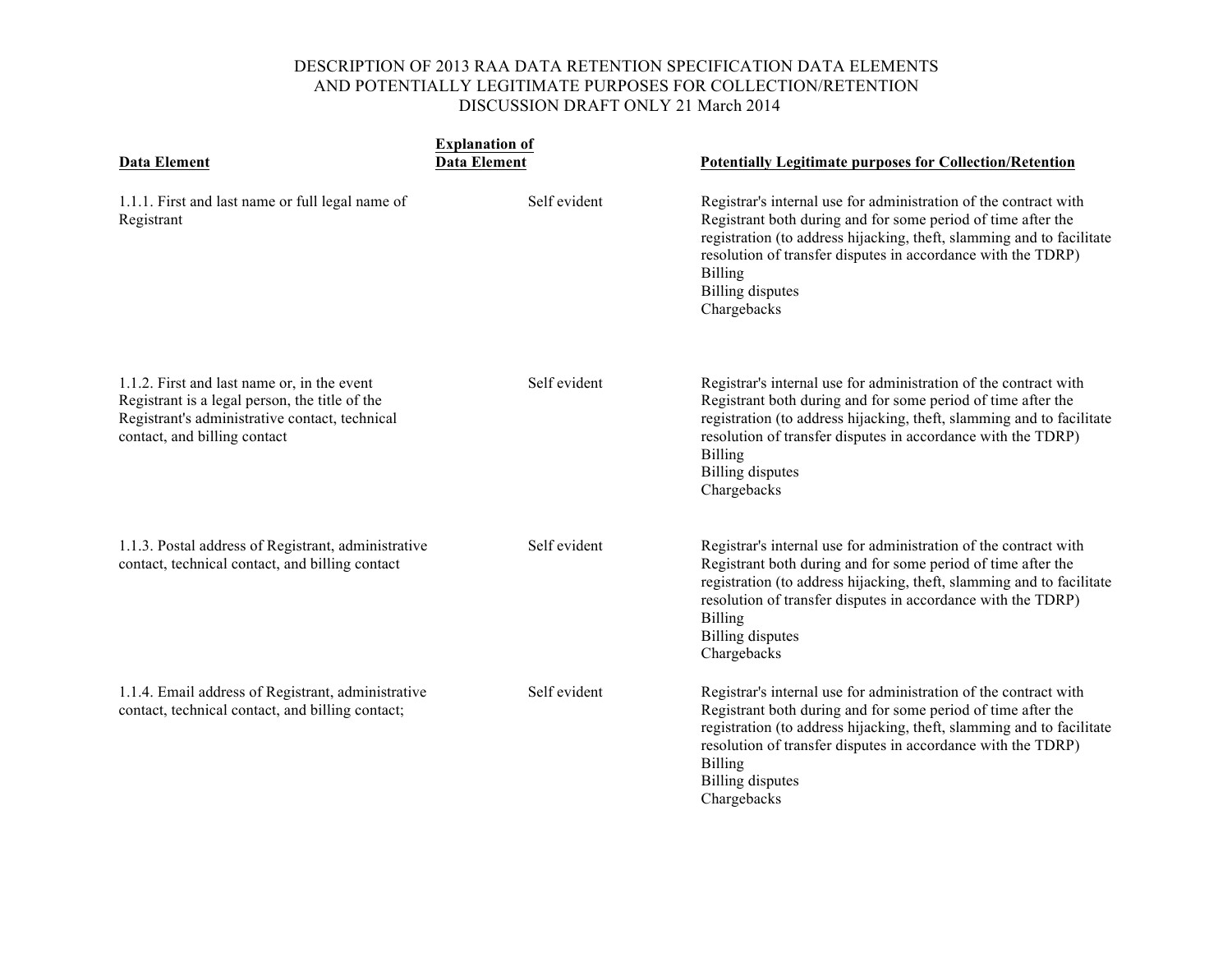| <b>Data Element</b>                                                                                            | <b>Explanation of</b><br><b>Data Element</b> | <b>Potentially Legitimate purposes for Collection/Retention</b>                                                                                                                                                                                                                                                                                                        |
|----------------------------------------------------------------------------------------------------------------|----------------------------------------------|------------------------------------------------------------------------------------------------------------------------------------------------------------------------------------------------------------------------------------------------------------------------------------------------------------------------------------------------------------------------|
| 1.1.5. Telephone contact for Registrant,<br>administrative contact, technical contact, and<br>billing contact; | Self evident                                 | Registrar's internal use for administration of the contract with<br>Registrant both during and for some period of time after the<br>registration (to address hijacking, theft, slamming and to facilitate<br>resolution of transfer disputes in accordance with the TDRP)<br><b>Billing</b><br><b>Billing</b> disputes<br>Chargebacks                                  |
| 1.1.6. WHOIS information, as set forth in the<br><b>WHOIS</b> Specification                                    | Self evident                                 | Data Enabling Registrar to populate and make available to the<br>public community the WHOIS register both during and for some<br>period of time after the registration (to address hijacking, theft,<br>slamming and to facilitate resolution of transfer disputes in<br>accordance with the TDRP)<br>Abuse mitigation<br>Facilitating domain name purchases and sales |
| 1.1.7. Types of domain name services purchased<br>for use in connection with the Registration;                 | Self evident                                 | Registrar's internal use for administration of the contract with<br>Registrant both during and for some period of time after the<br>registration (to address hijacking, theft, slamming and to facilitate<br>resolution of transfer disputes in accordance with the TDRP)<br><b>Billing</b><br>Billing disputes<br>Chargebacks                                         |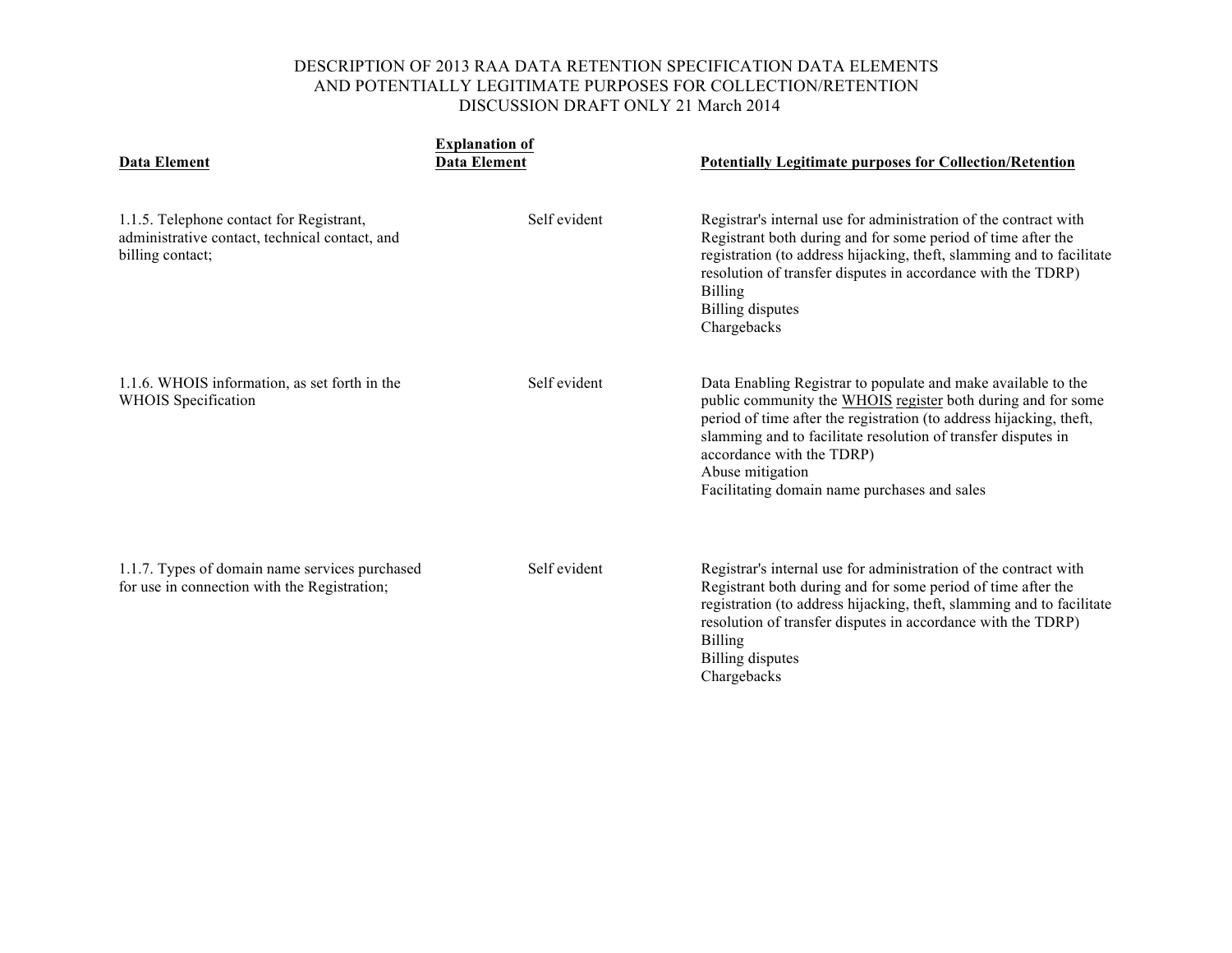

**Explanation of Potentially Legitimate Data Element Data Element Purposes for Collection/Retention**

1.1.8. To the extent collected by Registrar, "card on file," current period third party transaction number, or other recurring payment data

Section 1.1.8 focuses on data required for processing of recurring payments. Some (not all) Registrants provide Registrars with credit card numbers to retain as a "card on file," or with bank account information so that recurring payments such as monthly fees or automatic renewals can be billed periodically. The information retained would include whatever is required for the credit card company to process the recurring payment transaction (typically credit card number, expiration date, name on card, address or postal code, sometimes security code). Alternatively, a Registrant might authorize recurring payments to be made by automatically debiting the Registrant's bank account via an automated clearing house (ACH) bank debit, which would require storing the account holder's name, bank routing number and bank account number. Whether recurring payments are authorized to be charged by credit card or by bank debit, any recurring payment mechanism and associated retention of recurring payment information would require the Registrant's authorization to retain such information for recurring payments. When the Registrar submits a credit card transaction for processing of any payment, an authorization will generate an approval code, which the Registrar stores with the transaction. Banks or financial institutions may generate and provide to the Registrar a bank-generated transaction ID number for each payment made.

Registrar's internal use for administration of the contract with Registrant both during and for some period of time after the registration (to address hijacking, slamming and to facilitate resolution of transfer disputes in accordance with the TDRP)

Billing Billing disputes Chargebacks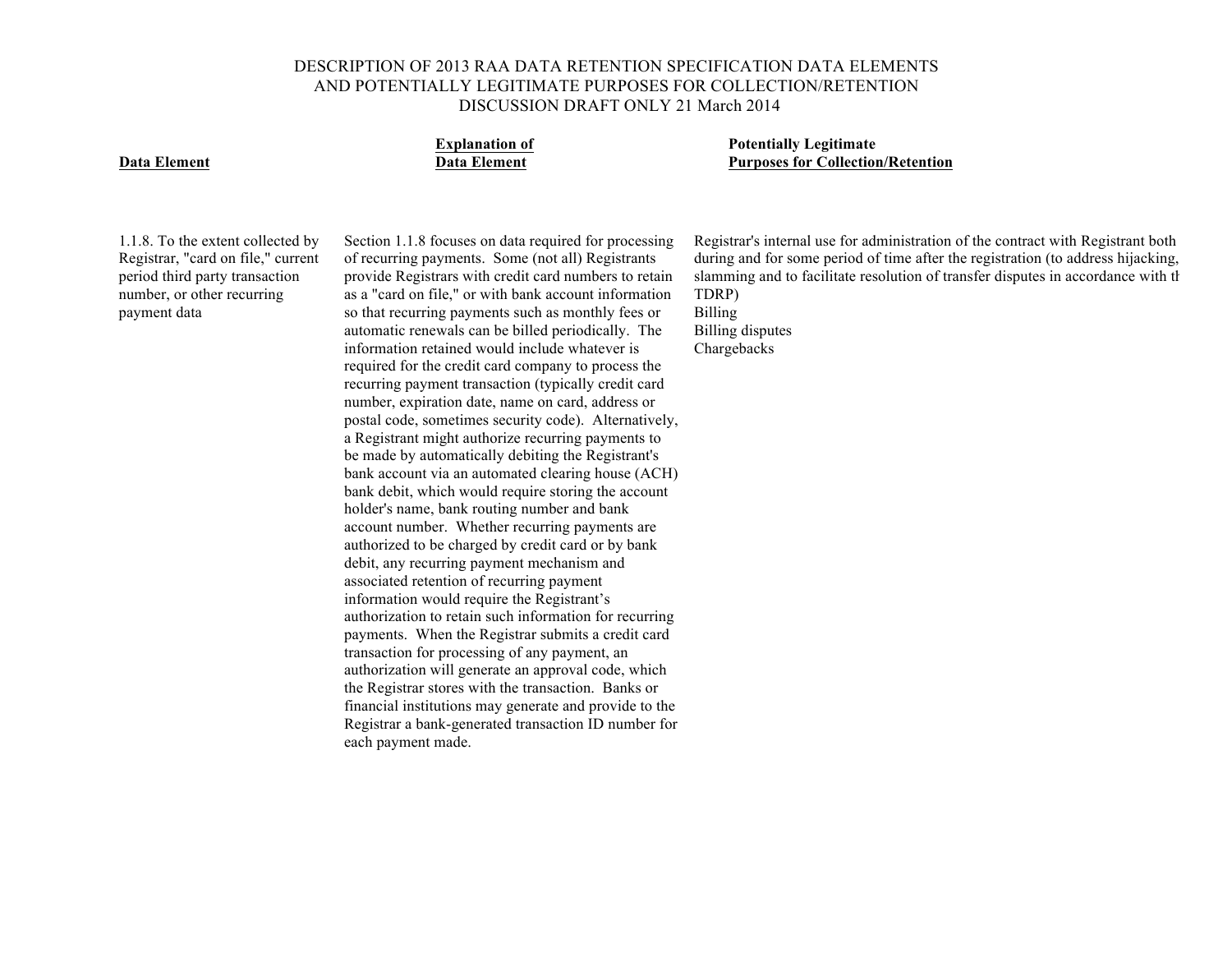1.2.1. Information regarding the means and source of payment reasonably necessary for the Registrar to process the Registration transaction, or a transaction number provided by a third party payment processor

Section 1.2.1 focuses on source of payment information required for processing of the initial Registration transaction (without regard to whether recurring payments are authorized). The data would be similar to that in Section 1.1.8 above (which deals with recurring payments). Banks or financial institutions may generate and provide to the Registrar Chargebacksa bank-generated transaction ID number for each payment made.

## **Explanation of Potentially Legitimate Data Element Collection Collection Purposes for Collection/Retention**

Registrar's internal use for administration of the contract with Registrant both during and for some period of time after the registration Maintain Registrar's tax and accounting records Billing Billing disputes Fraud prevention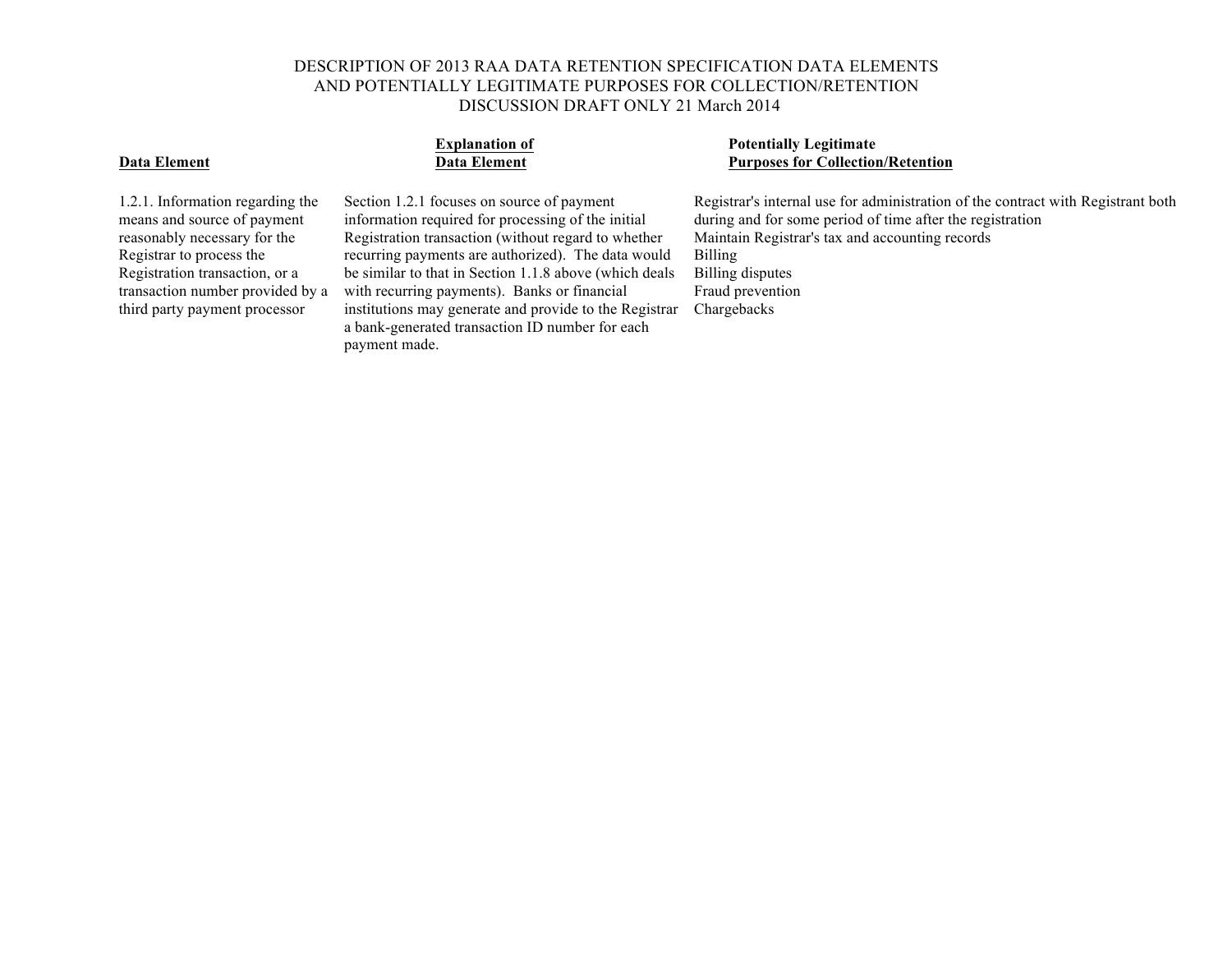particular time.

Section 1.2.2 focuses on records associated with communications between Registrar and the Registrant about the Registration with an emphasis on information regarding the source and destination of the communications. Most commercially available server software gathers certain

information regarding website visits automatically and stores it in log files. This information typically consists of an Internet Protocol (IP) address that consists at a minimum of a series of numbers, as well as browser type, internet service provider (ISP), referring/exit pages, operating system, date/time stamp; this type of data is typically not linked to personally identifiable information and is used for aggregate analysis. In addition to this nonpersonally-identifiable data, some log files may include data identifying the source of the communication (IP address, telephone/text/fax number, email address or Skype handle or instant messaging identifier). In some cases that information may be linked to data about the particular user's behavior while on the website, including what the user has put in or taken out of their shopping cart, and what items the user purchases. The latter type of log file data may be important in the event of billing disputes or fraud, e.g., to show that the Registrant or someone using the Registrant's email address or IP address did in fact place a disputed order on a particular date at a

**Explanation of Potentially Legitimate Data Element Data Element Purposes for Collection/Retention**

## Fraud prevention

## Billing disputes

Resolution of disputes between Registrar and Registry Operator or between two Registrars or between Registrar and Registrant regarding the status of a Registration, e.g., Registrant says it never authorized the transfer of a domain name from one Registrar to another Registrar; log files maintained by Registrar could show when and from what source a request for transfer was made.

1.2.2. Log files, billing records and, to the extent collection and maintenance of such records is commercially practicable or consistent with industrywide generally accepted standard practices within the industries in which Registrar operates, other records containing communications source and destination information, including, depending on the method of transmission and without limitation: (1) Source IP address, HTTP headers, (2) the telephone, text, or fax number; and (3) email address, Skype handle, or instant messaging identifier, associated with communications between Registrar and the Registrant about the Registration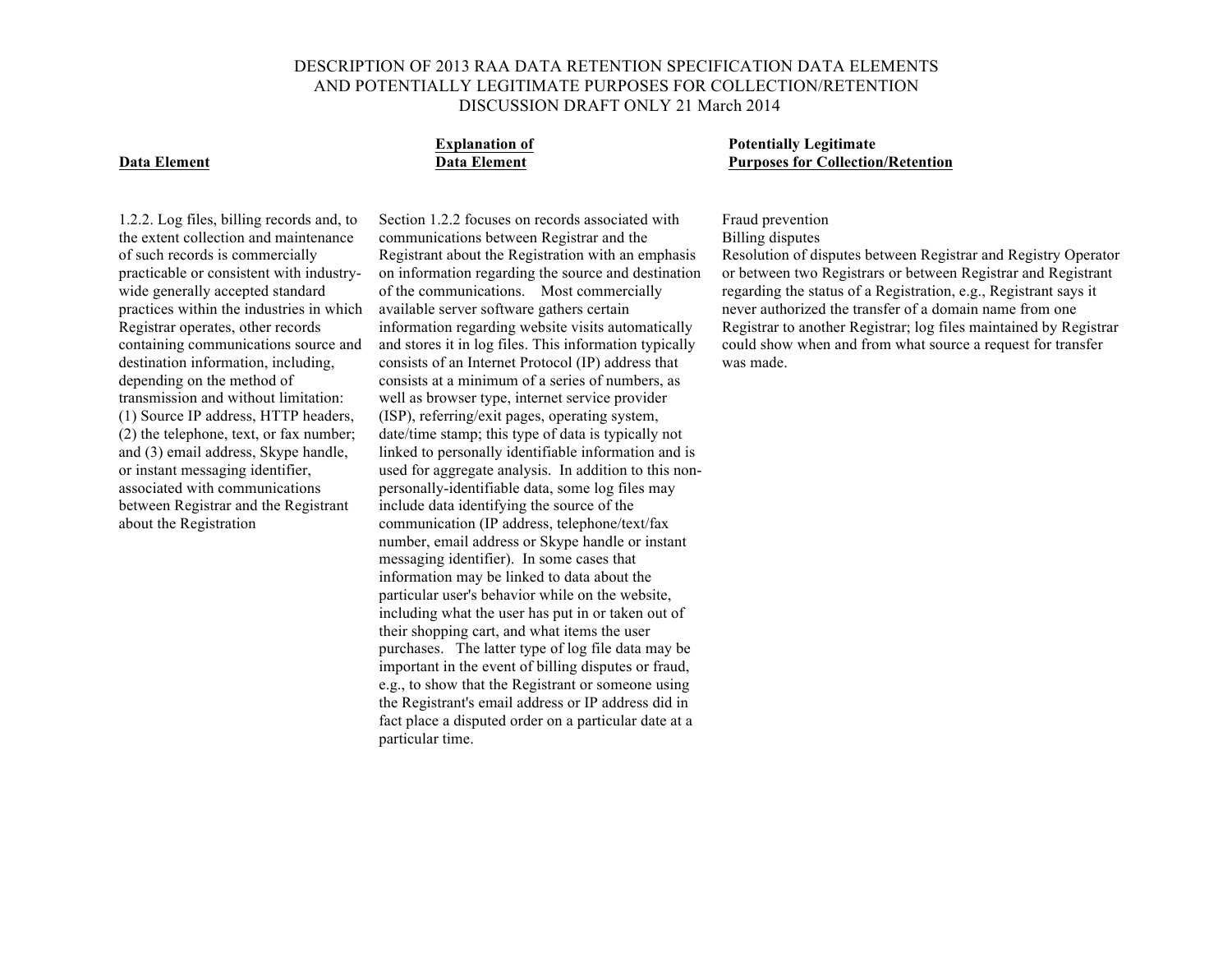1.2.3. Log files and, to the extent collection and maintenance of such records is commercially practicable or consistent with industry-wide generally accepted standard practices within the industries in which Registrar operates, other records associated with the Registration containing dates, times, and time zones of communications and sessions, including initial registration

Section 1.2.3 focuses on records associated with the Registration. This may include communications with the Registrant regarding the Registration (see Section 1.2.2 above), but may also include records of communications between the Registrar and the Registry Operator about the Registration. Most Registrars and Registry Operators utilize the Extensible Provisioning Protocol (EPP) protocol to track, manage and reconcile the status of domain name registrations (e.g., statuses such as register, renew, modify, delete, transfer). Software used by Registrars and Registry Operators often maintain log files tracking EPP records such as when a Registration is first made, when it is transferred or deleted, when it is modified, etc. and assign unique authorization codes to events as a security measure to prevent unauthorized transfers, deletions or other abuse. Typical web server software can be configured to maintain html server logs, stored either on the Registrar's server or in cookies on the Registrant's browser or both, either in encrypted or unencrypted form, and with the option of allowing the user (the Registrant) to allow or prevent storage in the form of cookies in its browser.

## **Explanation of Potentially Legitimate Data Element Data Element Purposes for Collection/Retention**

## Fraud prevention Billing disputes

Resolution of disputes between Registrar and Registry Operator or between two Registrars or between Registrar and Registrant regarding the status of a Registration (e.g., Registrant says it never authorized the transfer of a domain name from one Registrar to another Registrar; log files maintained by Registrar could show when and from what source a request for transfer was made and if or when Registrar transmitted to the Registry Operator a request to transfer the registration.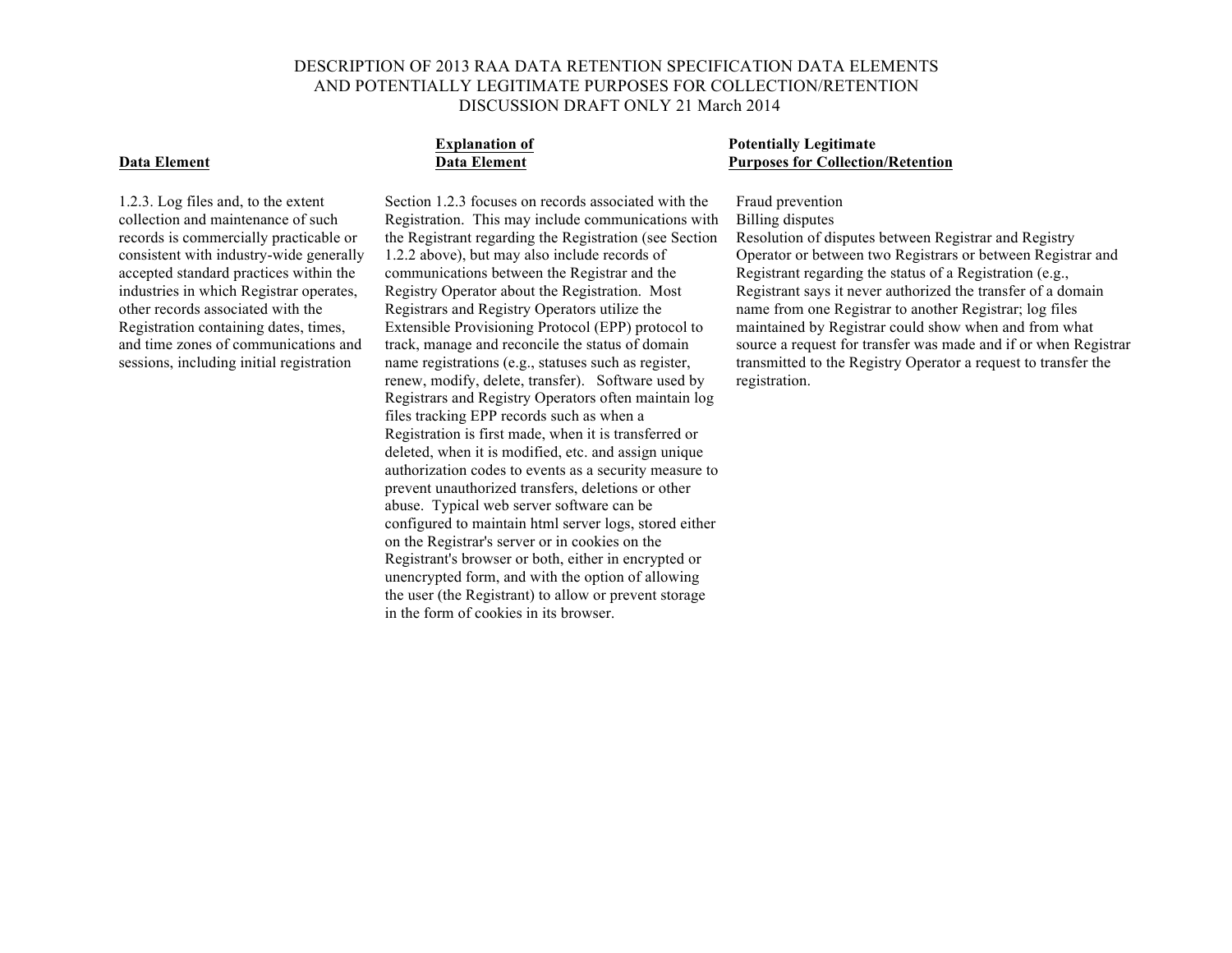# EXPLANATION OF POTENTIALLY LEGITIMATE PURPOSES DISCUSSION DRAFT ONLY 21 March 2014

| Registrar's internal use for<br>administration of the contract<br>with Registrant | Administration of the contract during the life of the registration and for some period of time thereafter.<br>During the registration period, a Registrar would require details of the person or legal entity that has made the<br>registration (i.e. full name if a living person) and details of appropriate points of contact to address<br>administrative, technical and billing contacts, for purposes of contacting the Registrant to address matters such<br>as contract extension or renewal, billing, promotional offers, etc. This purpose would also require the<br>Registrar to retain this data for a reasonable period after expiry of the registration to allow for renewal. By<br>way of example, many registries offer a 45-day grace period for the Registrant to renew. If the domain name<br>is not renewed, there is a further 30-day grace period during which the Registrant could still claim the domain<br>name. |
|-----------------------------------------------------------------------------------|-------------------------------------------------------------------------------------------------------------------------------------------------------------------------------------------------------------------------------------------------------------------------------------------------------------------------------------------------------------------------------------------------------------------------------------------------------------------------------------------------------------------------------------------------------------------------------------------------------------------------------------------------------------------------------------------------------------------------------------------------------------------------------------------------------------------------------------------------------------------------------------------------------------------------------------------|
| Tax and accounting records                                                        | Records of billings and payments may be required to substantiate the Registrar's accounting and tax records                                                                                                                                                                                                                                                                                                                                                                                                                                                                                                                                                                                                                                                                                                                                                                                                                               |
| Fraud prevention                                                                  | Retaining records of communications and/or log files showing dates and times of interactions and source of<br>communications may be necessary to avoid fraud, e.g., a fraudulent claim by a Registrant that it did not order<br>a particular product or service or did not authorize a change to existing services ordered                                                                                                                                                                                                                                                                                                                                                                                                                                                                                                                                                                                                                |
| Billing disputes and<br>chargebacks                                               | If all records of transactions, source of payment information, etc. are deleted, a Registrar will have no way to<br>evaluate billing dispute claims or process chargebacks. In many cases disputed credit card or bank charges<br>may not be noticed for a year or more, and requests for chargebacks, refunds or credits a year or more after the<br>charge are not uncommon                                                                                                                                                                                                                                                                                                                                                                                                                                                                                                                                                             |
| Billing                                                                           | Data necessary to bill and collect amounts owned from the Registrant                                                                                                                                                                                                                                                                                                                                                                                                                                                                                                                                                                                                                                                                                                                                                                                                                                                                      |
| Abuse mitigation                                                                  | Private parties who are targets of spam, phishing, malware, fraud and similar abuses can often identify the<br>website that is the source of the activity. Sometimes the owner of the website or domain name is unaware that<br>its side has been compromised and is being used to enable these activities. Access to WHOIS data assists<br>private parties in contacting the owner of the domain from which these activities originate and working to<br>remediate the problems.                                                                                                                                                                                                                                                                                                                                                                                                                                                         |
| Facilitating domain name<br>purchases and sales                                   | If someone wishes to purchase an existing domain name, access to WHOIS data allows a potential buyer to<br>know who owns the name, when the registration expires, and how to contact that person to negotiate a<br>potential purchase.                                                                                                                                                                                                                                                                                                                                                                                                                                                                                                                                                                                                                                                                                                    |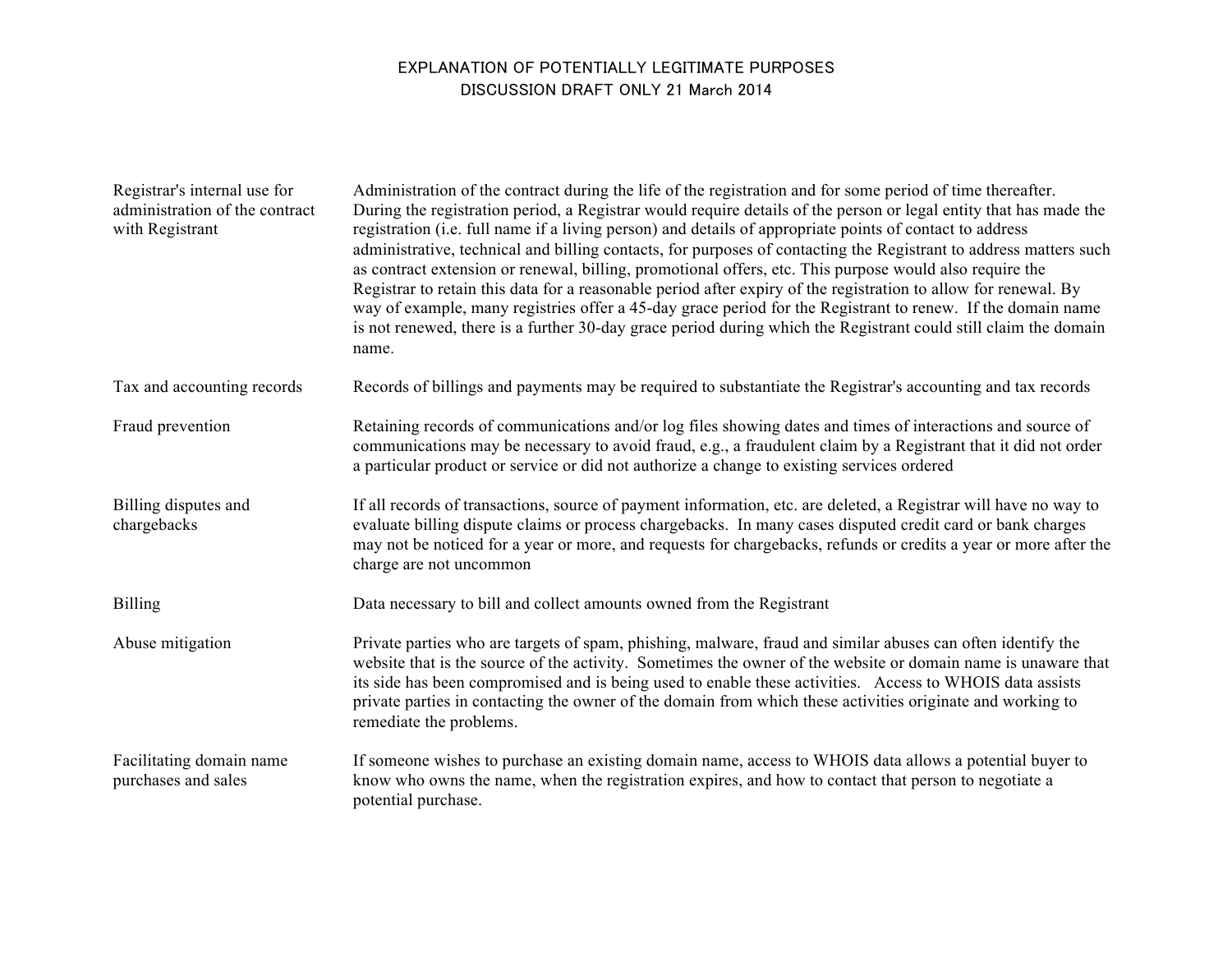## EXPLANATION OF POTENTIALLY LEGITIMATE PURPOSES DISCUSSION DRAFT ONLY 21 March 2014

Hijacking, theft, slamming, TDRP

Protecting the Registrant against and providing remedies for domain name hijacking or theft. Domain names can be hijacked, i.e., transferred to another Registrant without authorization in several ways, including, for example, an unauthorized person hacking into the Registrant's computer or otherwise obtaining sufficient personal information and passwords to allow the unauthorized person to sign into the Registrant's account and transfer the domain name. A similar variation, sometimes referred to as domain slamming, occurs when a Registrant receives a fraudulent or deceptive letter, fax, phone call or email purporting to be from the Registrar that appears to be a domain name registration renewal. If the Registrant does not realize the communication is fraudulent, the Registrar may unknowingly transfer the registration to another Registrar. Another variation is that someone who obtains personal information and passwords may sign onto the Registrant's domain name account and terminate the registration. In all of these scenarios, if all data about a Registrant is automatically deleted immediately upon a transfer of the domain name to another Registrar or upon deletion of the domain name account, the Registrant may have no way of proving that it was the lawful owner of the domain and that the time was wrongfully transferred or deleted. Thus, the collection of data from the Registrant, and the retention of that data by the Registrar for a reasonable period of time after the registration terminates or is transferred, serves to protect the Registrant whose data was collected. A Transfer Dispute Resolution Policy (TDRP) is in place to resolve disputes between Registrars over alleged unauthorized transfers of domain names from one Registrar to another. A dispute must be filed no later than six (6) months after the alleged violation of the Transfer Policy. However, a Registrant may not always become aware of a domain name hijacking until after six months has expired. A crafty hijacker may change the registration of the domain name but leave the existing website in place for a period of time so it is not obvious to the Registrant that anything has changed, then transfer the registration again to a another Registrar, then potentially transfer the registration once again to yet another Registrar. By the time the Registrant becomes aware of the hijacking, a year or more may have elapsed and there may have been several intervening transfers of the registration. If the TDRP is not available to the Registrant because of the passage of time, the Registrant may be able to pursue judicial remedies, but would need the same information to prove its case. This suggests an appropriate period of retention is a year or more after the registration has been terminated or moved.